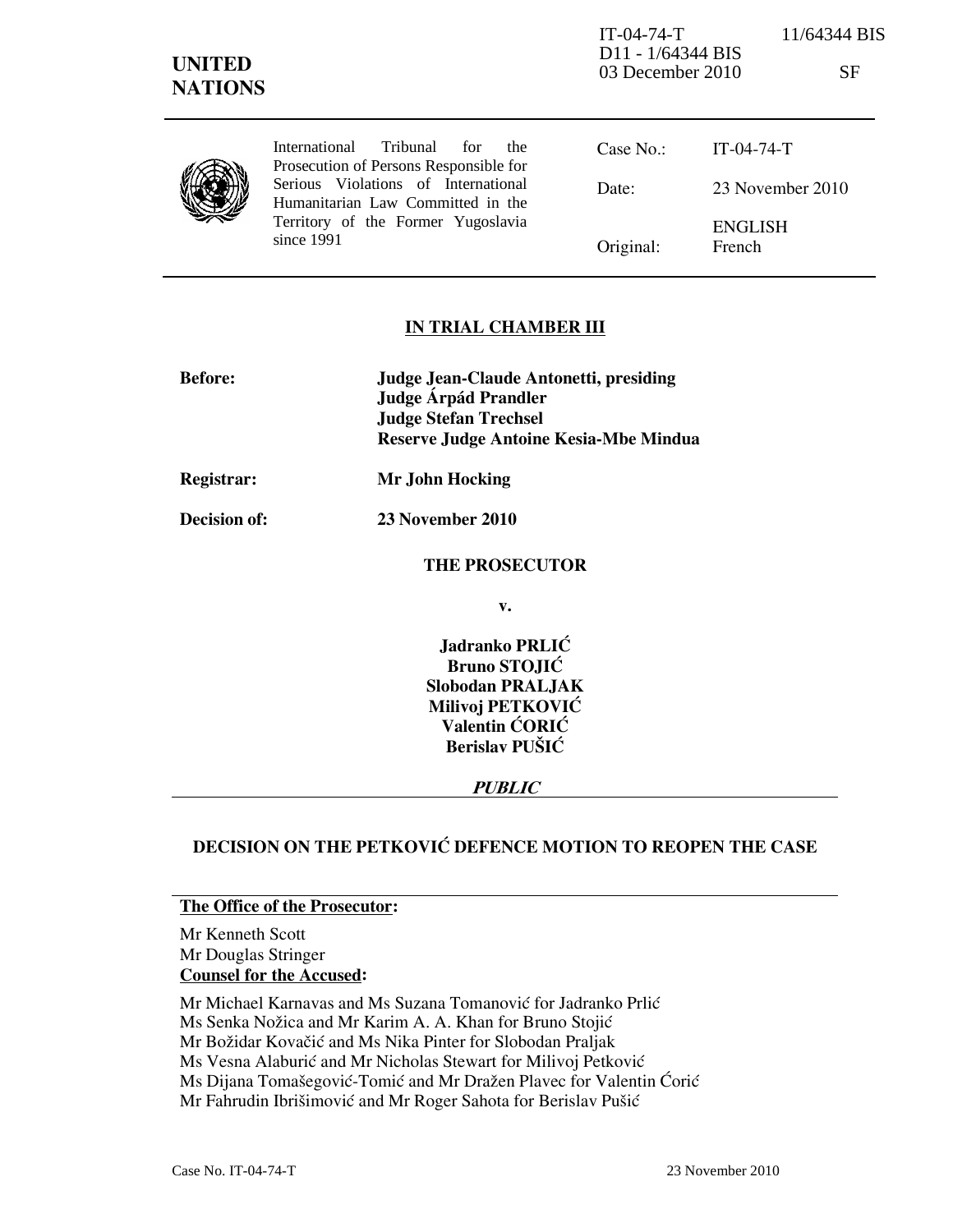#### **I. INTRODUCTION**

1. Trial Chamber III ("Chamber") of the International Tribunal for the Prosecution of Persons Responsible for Serious Violations of International Humanitarian Law Committed in the Territory of the Former Yugoslavia since 1991 ("Tribunal") is seized of the "Milivoj Petković's Motion to Admit Evidence in Reopening" filed by Counsel for the Accused Milivoj Petković ("Petković Defence") on 20 October 2010, to which are attached a public annex and a confidential annex, and in which the Petković Defence moves to admit 20 documents in connection with the reopening of its case, including 19 excerpts from the Diaries of Ratko Mladić ("Mladić Diaries") and an article entitled "Mladić's Diaries or a Big Deception?", published in the Croatian weekly periodical Globus on 4 June 2010 ("Motion").<sup>1</sup>

#### II. PROCEDURAL BACKGROUND

2. On 6 October 2010, the Chamber publicly rendered the "Decision on the Prosecution's Motion to Reopen its Case" ("Decision of 6 October 2010"), wherein the Chamber partially granted the motion by the Office of the Prosecutor ("Prosecution") to admit into evidence certain excerpts from the Mladić Diaries, $^2$  and indicated that in the event the Defence teams would file requests to reopen their cases, these requests ought to be restricted to refuting the excerpts from the Mladić Diaries admitted under the Decision of  $6$  October 2010.<sup>3</sup>

3. On 27 October 2010, the Chamber publicly rendered the "Decision on Bruno Stojić Motion for Certification to Appeal the Decision on the Re-Opening of the Prosecution Case and Clarifying the Decision of 6 October 2010", whereby it denied

 $1$  Motion, paras 2 and 17; see also Annex I of the Motion, in which the Petković Defence lists the exhibits it is seeking to have admitted to the record, namely, Exhibits 4D 02501, 4D 02504, 4D 02505, 4D 02507, 4D 02508, 4D 02509, 4D 02510, 4D 02511, 4D 02512, 4D 02514, 4D 02515, 4D 02516, 4D 02517, 4D 02518, 4D 02519, 4D 02520, 4D 02521, 4D 02524, 4D 02525 and 4D 2529 ("Proposed Exhibits").

<sup>2</sup> See in this connection the "Prosecution Motion to Admit Evidence in Reopening", filed publicly by the Prosecution along with Public Annexes 1 and 3 to 5 and Confidential Annex 2 on 9 July 2010, whereby the Prosecution respectfully requests that the Chamber grant it leave to reopen its case and to admit into evidence 18 exhibits – including 15 excerpts from the Mladić Notebooks and 3 documents likely to attest to the authenticity and the reliability of the said Diaries which were in the custody of the Prosecution while making out its case-in-chief.

<sup>&</sup>lt;sup>3</sup> Decision of 6 October 2010, para. 64 and p. 29, Conclusion.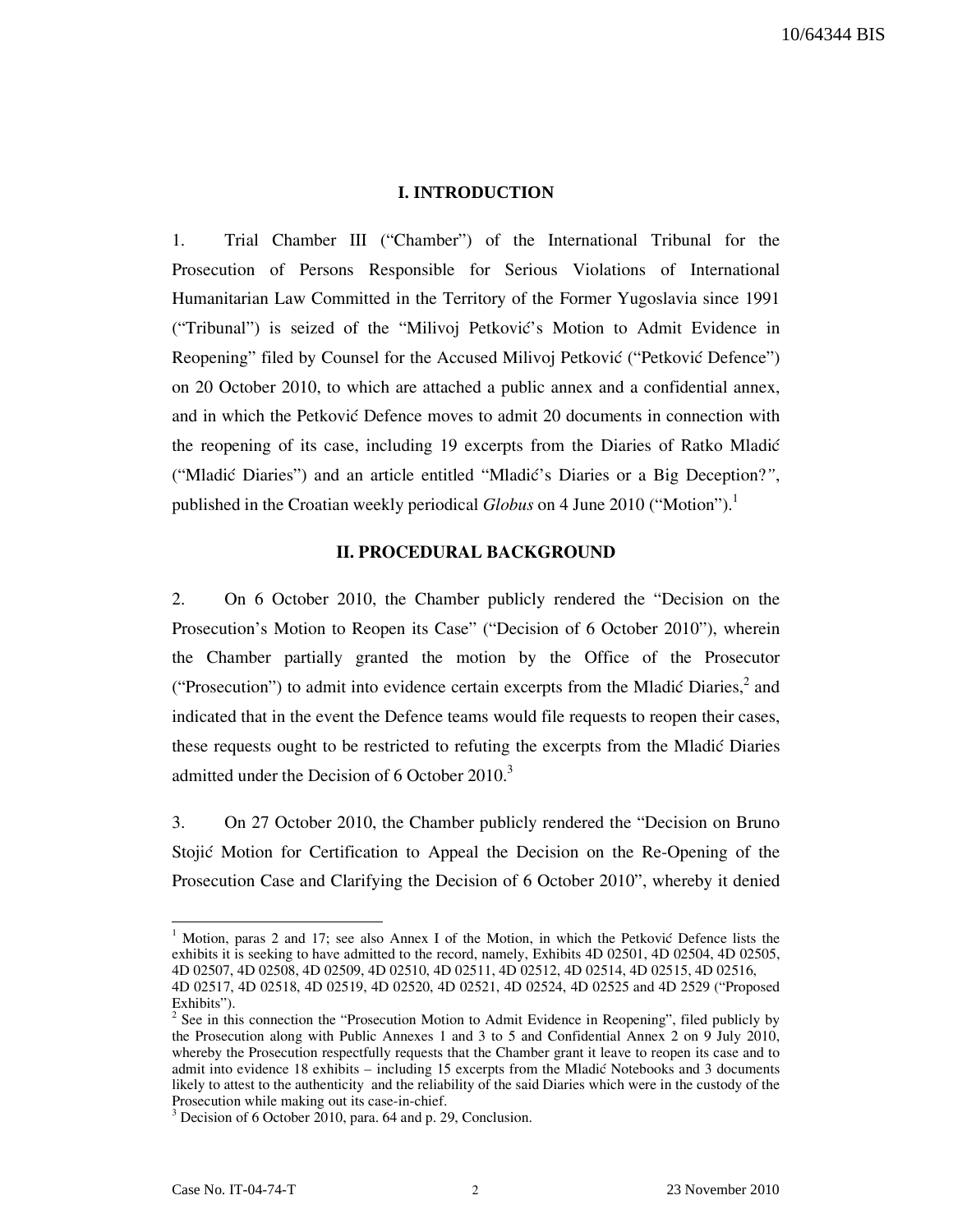the request of the Stojic Defence for certification to appeal the Decision of 6 October 2010 and invited the Defence teams to make any requests refuting the exhibits tendered by the Prosecution in connection with their requests to reopen in a time-limit of seven days, to run from the filing of the decision and in keeping with the case-law criteria for reopening.<sup>4</sup> ("Decision of 27 October 2010").

4. On 1 November 2010, the Chamber publicly rendered the "Decision on Petković Defence Request for Certification to Appeal the Decision on Prosecution Motion to Reopen its Case", wherein the Chamber, while denying the request for certification to appeal, recalled that in the Decision of 6 October 2010, it admitted a limited number of exhibits and that this evidence related to statements made by the Accused Jadranko Prlić, Bruno Stojić, Slobodan Praljak and Milivoj Petković relevant in view of the allegations concerning the potential participation of the said Accused in furtherance of the objectives of the alleged joint criminal enterprise  $("JCE")^5$ ("Decision of 1 November 2010").

5. On 8 November 2010, the Prosecution publicly filed the "Prosecution Consolidated Response to Defence Motions to Reopen their Cases and Tender Evidence per the Trial Chamber Decision of 6 October 2010", attached to which is a confidential annex, and whereby the Prosecution specifically requests that the Chamber deny the admission into evidence of 8 of the documents tendered for admission by the Petković Defence ("Response").<sup>6</sup>

#### III. ARGUMENTS OF THE PARTIES

6. In support of the Motion, the Petkovic Defence submits that, insofar as concerns the authenticity and the reliability of the excerpts from the Mladić Diaries it is seeking to have admitted into evidence, the Petković Defence bases itself on the Decision of 6 October 2010, wherein the Chamber found that the said excerpts were authentic and reliable.<sup>7</sup> The Petković Defence adds, nevertheless, that it is contesting the authenticity and the reliability of the Mladić Diaries and that, for this purpose, it is

 4 Decision of 27 October 2010, pp. 9 and 10.

<sup>5</sup> Decision of 1 November 2010, p. 7.

<sup>&</sup>lt;sup>6</sup> The Prosecution opposes the admission of the following documents: 4D 02504, 4D 02511, 4D 02516, 4D 02520, 4D 02521, 4D 02524, 4D 02525, 4D 02529, Response, para. 19, Confidential Annex to the Response.

<sup>&</sup>lt;sup>7</sup> Motion, para. 9, citing to the Decision of 6 October 2010, paras 51, 61 and 63.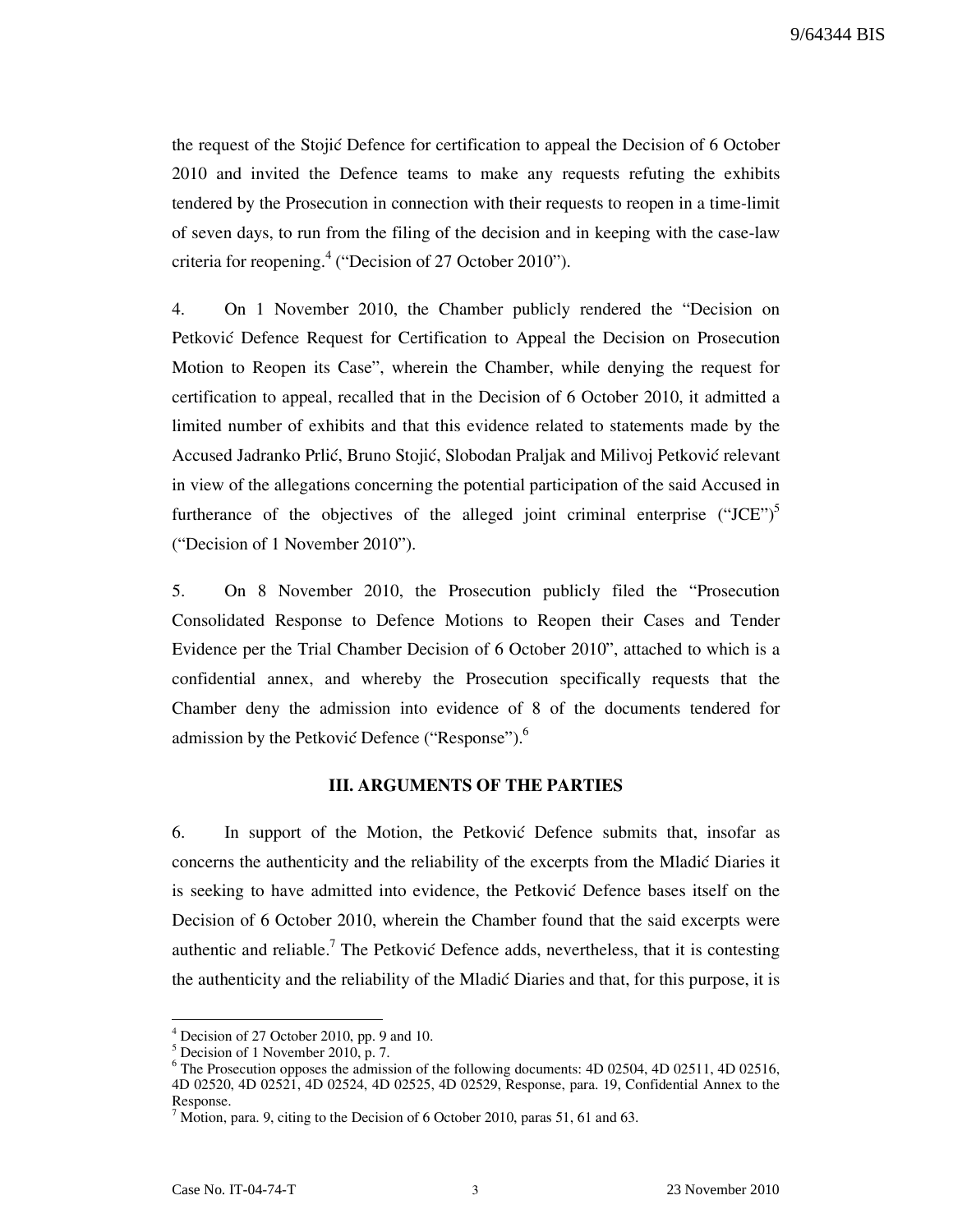requesting the admission of Exhibit 4D 02529, an article published in a Croatian weekly Globus, entitled "Mladić's diaries or a big deception?"<sup>8</sup>

7. As concerns the relevance and the probative value of the excerpts from the Mladić Diaries it is requesting to have admitted into evidence, the Petković Defence argues that the excerpts in question make it possible to disprove the Prosecution's theory of the case, according to which the documents admitted by the Chamber in connection with the reopening of the case by the Prosecution<sup>9</sup> prove that the various Accused "had the intent to commit crimes in furtherance of their project to create a Croat-dominated Herceg-Bosna".<sup>10</sup>

8. More specifically, the Petkovic Defence argues that the exhibits whose admission it is seeking refute (1) that the Croats of Bosnia-Herzegovina ("BH") were cooperating with the Serbs from BH against the Muslims from BH and, for this purpose, show that Radovan Karadžić declared that no agreement could be reached with the Croats, that the Army of BH ("BH Army") and the Army of the Serbs of BH ("VRS") cooperated against the Croats from BH, that the Serbs from BH made concerted efforts to intensify the conflict between the Croats and the Muslims and that the Croatian Defence Council ("HVO") and the VRS fought one another during the period covered by the Amended Indictment of 11 June 2008 ("Indictment")<sup>11</sup> and (2) that the Croats from BH had the intent of committing crimes in furtherance of their project to create a Herceg-Bosna dominated by the Croats and, for this purpose, to show that in January 1993, the Croat leaders accepted the Vance-Owen Peace Plan, that the BH Army launched several attacks against the HVO, and that Milivoj Petković supported every attempt at peace.<sup>12</sup>

<sup>8</sup> Motion, para. 10.

<sup>&</sup>lt;sup>9</sup> See generally Decision of 6 October 2010, p. 28, admitting to the record Exhibits P 11376, P 11377, P11380, P 11386, P 11388, P 11389, P 11391 and P 11392. Likewise see Motion, paras 11 (i)-(vi).

 $10$  Motion, paras 12-14.

<sup>&</sup>lt;sup>11</sup> Motion, paras 14 (i), (v), (vi), (vii) and (viii), citing Exhibits 4D 02501, 4D 02504, 4D 02505, 4D 02507, 4D 02508, 4D 02512, 4D 02514, 4D 02515, 4D 02516, 4D 02517, 4D 02519, 4D 02520, 4D 02521, 4D 02524 and 4D 02525.

 $12$  Motion, paras 14 (ii), (iii), (iv), and (ix), citing Exhibits 4D 02509, 4D 02510, 4D 02512, 4D 02517 and 4D 02518.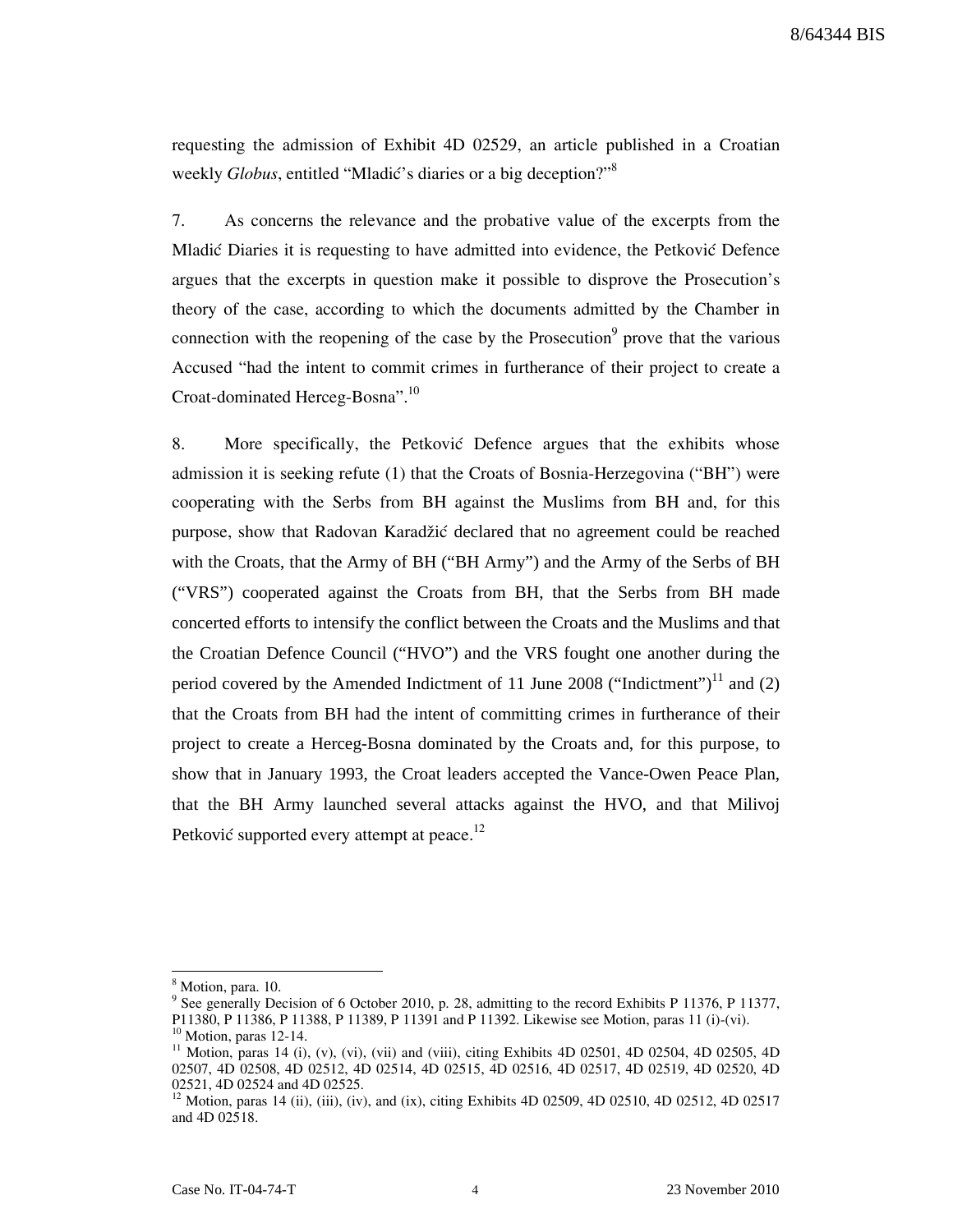9. Lastly, the Petković Defence submits that the exhibits whose admission it seeks are essential<sup>13</sup> and that the Chamber's conclusions as to the probative value of the exhibits concerning the Mladić Diaries that were already admitted in connection with the Decision of 6 October 2010, apply *mutatis mutandis* to these exhibits.<sup>14</sup>

10. In the Response, the Prosecution reiterates its position stating that the action of requesting the admission to the record of the excerpts from the Mladić Diaries amount to a recognition by the Petković Defence, as well as by the other Defence teams, of the authenticity and the reliability of the Mladić Diaries.<sup>15</sup> The Prosecution also puts forward the fact that it has never denied that the cooperation alleged between the differing parties to the conflict existed.<sup>16</sup>

11. The Prosecution then argues that it is opposed to the admission of certain of the exhibits tendered by the Petković Defence, namely, Exhibits 4D 02504, 4D 02511, 4D 02516, 4D 02520, 4D 02521, 4D 02524, 4D 02525 and 4D 02529,<sup>17</sup> either because the Prosecution considers that they are not relevant, $^{18}$  or because it challenges the Petković Defence's interpretation of them.<sup>19</sup> Moreover, the Prosecution is opposed to the admission of Exhibit 4D 02529, on grounds that the Chamber has already concluded that the Mladić Diaries are authentic and by requesting their admission, the Petković Defence seeks to get around Rule 94 bis of the Rules and the rules it lays down for testimony by expert witnesses.<sup>20</sup>

#### IV. APPLICABLE LAW

12. The Chamber recalls that the reopening of the case by a party after the close of its case in chief is not contemplated by the Rules but has been recognized in case-law, whereby under exceptional circumstances, the Prosecution may be authorized to

<sup>&</sup>lt;sup>13</sup> Motion, para. 15. In this regard, the Petković Defence contends that the Chamber held that the exhibits admitted under the Decision of 6 October 2010 were essential to the case at bar, that is, they had direct bearing upon the alleged participation of certain of the Accused in the joint criminal enterprise (Motion, para. 13, citing the Decision of 6 October 2010, para. 59).

<sup>&</sup>lt;sup>14</sup> Motion, para. 16, citing the Decision of 6 October 2010, paras 61 and 62.

 $^{15}$  Response, para. 10.

 $16$  Response, paras 11 and 12.

 $^{17}$  Confidential Annex to the Response.

<sup>&</sup>lt;sup>18</sup> Likewise see the Response, para. 15, citing Exhibit 4D 02504, para. 16, and Confidential Annex, pp. 1, 4, 5, 6 and 7.

<sup>&</sup>lt;sup>19</sup> Response, Confidential Annex, pp. 6-7.

<sup>20</sup> Response, para. 17.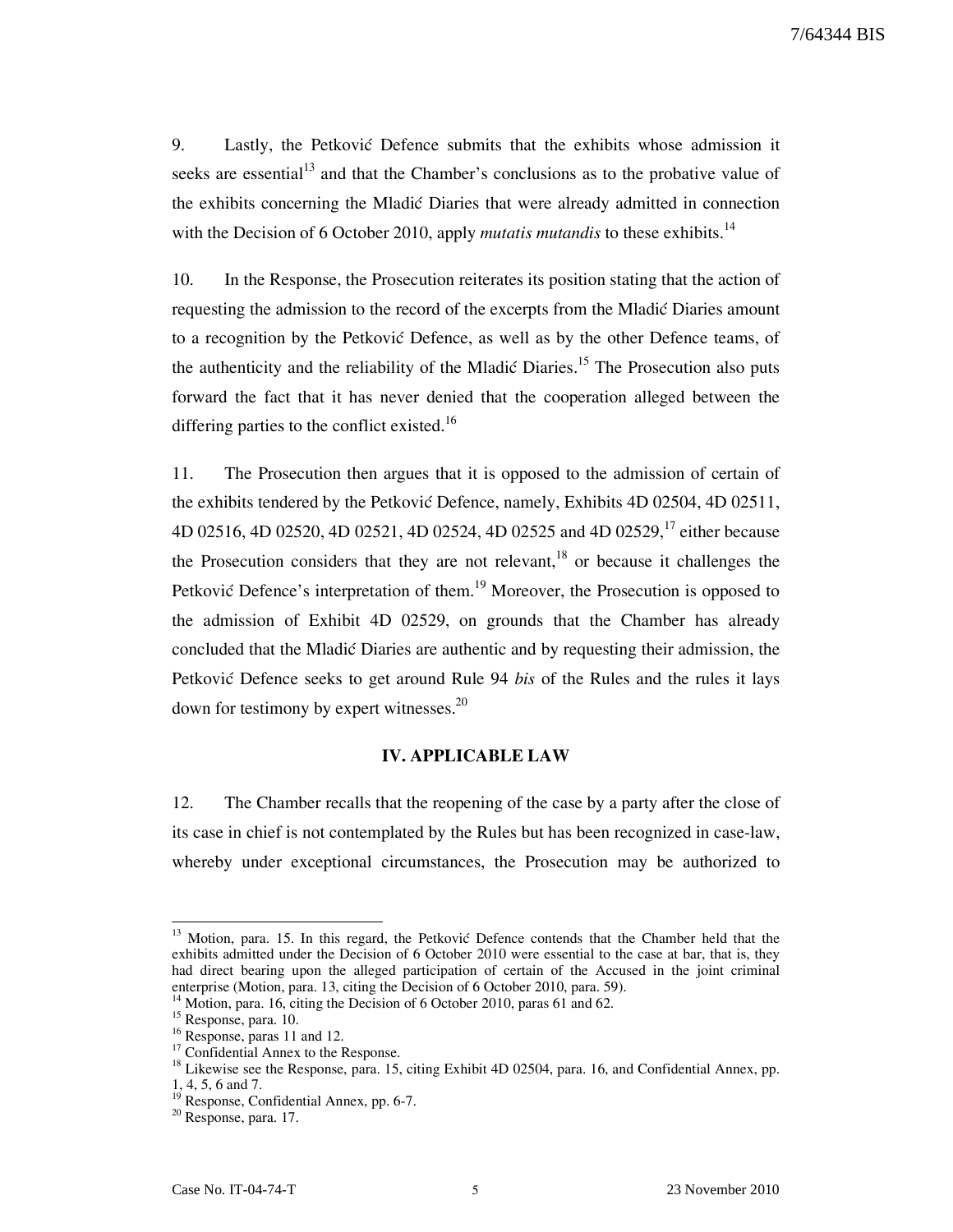recommence the presentation of its case to present fresh evidence to which it did not previously have access. $2<sup>1</sup>$ 

13. The Appeals Chamber has found that "the primary consideration in determining an application for reopening a case to allow for the admission of fresh evidence is the question of whether, with reasonable diligence, the evidence could have been identified and presented in the case in chief of the party making the applications".<sup>22</sup> According to the Appeals Chamber, this analysis is beholden to the factual circumstances of each case and is thus conducted on a case by case basis.<sup>23</sup>

14. In the Tribunal's case-law, when the Trial Chamber is convinced of the diligence of the requesting party, it has the authority, by virtue of Rule 89 (D) of the Rules, to refuse to allow recommencing the presentation of evidence if the requirement of a fair trial materially outweighs the probative value of the exhibits sought to be adduced.<sup>24</sup> The Chamber must therefore exercise its discretion concerning whether to authorize the production of this fresh evidence, weighing together its probative value and the injustice that may be done, in this case, to their fellow Accused, by admitting this evidence at such a late stage.<sup>25</sup>

<sup>21</sup> See the "Decision on Presentation of Documents by the Prosecution in Cross-Examination of Defence Witnesses", public document, 27 November 2008, para. 18 citing the relevant case-law in the field: The Prosecutor v. Enver Hadžihasanović et al., Case No. IT-01-47-T, "Decision on the Prosecution's Motion to Reopen its Case", public document, 1 June 2005, para. 31 ("Hadžihasanović Decision") and The Prosecutor v. Vujadin Popović et al., Case No. IT-05-88-AR73.5, "Decision on Motion to Reopen the Prosecution Case", public document, 9 May 2008, para. 23 ("Popović Decision of 9 May 2008"). See also The Prosecutor v. Slobodan Milošević, IT-02-54-T "Decision on Application for a Limited Re-Opening of the Bosnia and Kosovo Components of the Prosecution Case", public document with confidential annex, 13 December 2005, para. 12 ("Milošević Decision") and *The Prosecutor v. Zejnil Delalić et al.*, Case No. IT-96-21-T, "Decision on the Prosecution's Alternative Request to Reopen the Prosecution's Case", public document, 19 August 1998, para. 26 ("Celebići Decision"); Decision of 6 October 2010, para. 31.

<sup>&</sup>lt;sup>22</sup> The Prosecutor v. Zejnil Delalić et al., Case No. IT-96-21-A, 20 February 2001 ("Čelebići Appeals Judgement"), para. 283. See also Decision of 6 October 2010, para. 32.

<sup>&</sup>lt;sup>23</sup> The Prosecutor v. Vujadin Popović et al., Case No. IT -05-88-AR73.5, "Decision on Vujadin Popović's Interlocutory Appeal Against the Decision on the Prosecution's Motion to Reopen its Casein-Chief", 24 September 2008, para. 10 ("Popović Decision of 24 September 2008"); *The Prosecutor v. Ante Gotovina et al.*", Case No. IT-06-90-AR73.6, "Decision on Ivan Čermak and Mladen Markač Interlocutory Appeals Against Trial Chamber's Decision to Reopen the Prosecution Case", public document, 1 July 2010, para. 24 ("*Gotovina* Decision of 1 July 2010"). See also Decision of 6 October 2010, para. 32.

<sup>&</sup>lt;sup>24</sup> Čelebići Appeals Judgement, para. 283. See also Decision of 6 October 2010, para. 33.

<sup>&</sup>lt;sup>25</sup> See in this connection, *mutatis mutandis, Čelebići* Appeals Judgement, para. 283; *Hadžihasanović* Decision, para. 35. See also Decision of 6 October 2010, para. 33.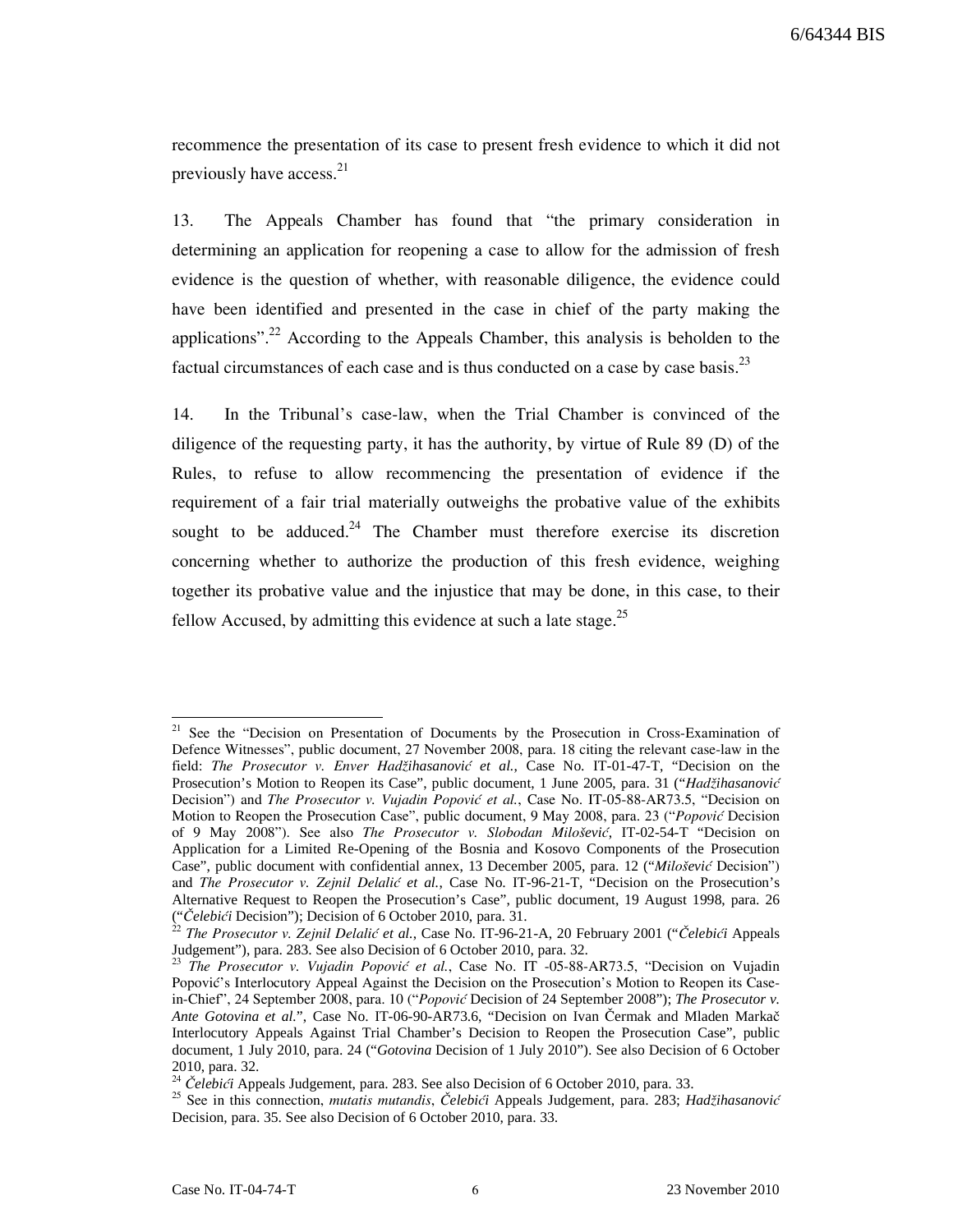15. The Appeals Chamber specifically defines "fresh evidence" as: (1) evidence which was not in possession of a party at the conclusion of its case and which by the exercise of all diligence could not have been obtained by the party at the close of its case, as well as (2) evidence that it had in its possession but whose importance was revealed only in the light of fresh evidence.<sup>26</sup>

### V. DISCUSSION

#### (i) "Fresh" Aspect of the Evidence Tendered for Admission

16. In the Decision of 27 October 2010, the Chamber recalled that any Defence teams wishing to file a request to reopen their case needed to make a case for "fresh evidence" in response to the reopening of the Prosecution. The Chamber likewise recalled that any request to reopen needed to comply with the case-law criteria for reopening. $27$ 

17. Moreover, in the Decision of 6 October 2010, the Chamber clearly explained that it was admitting the excerpts from the Mladić Diaries requested by the Prosecution insofar as they related directly to the alleged participation by some of the Accused in the JCE. $^{28}$  Specifically concerning the Accused Petković, the Chamber added that Exhibits P 11380 and P 11386 were relevant in that they described the statements made by the Accused at meetings and in that they related to the allegations concerning the possible participation of the said Accused in furthering the objectives of the JCE.<sup>29</sup> The Chamber likewise added, in the Decision of 27 October 2010, that the Defence teams could, in connection with a possible request to reopen the case, request admission of the excerpts from the Mladić Diaries inasmuch as they were directly related to what was admitted on the Prosecution's behalf, because otherwise, they would not have a "fresh" aspect.<sup>30</sup> The Chamber likewise recalled that the Defence teams could moreover tender any other relevant, probative evidence whose importance became apparent in light of the fresh evidence tendered by the

<sup>&</sup>lt;sup>26</sup> Čelebići Appeals Judgement, paras 282 and 283; *Popović* Decision of 24 September 2008, para. 11. See also Decision of 6 October 2010, para. 34.

 $27$  Decision of 27 October 2010, p. 9.

 $28$  Decision of 6 October 2010, paras 58 and 59.

 $29$  Decision of 6 October 2010, para. 61.

 $30$  Decision of 27 October 2010, p. 9, and specifically, footnote 42.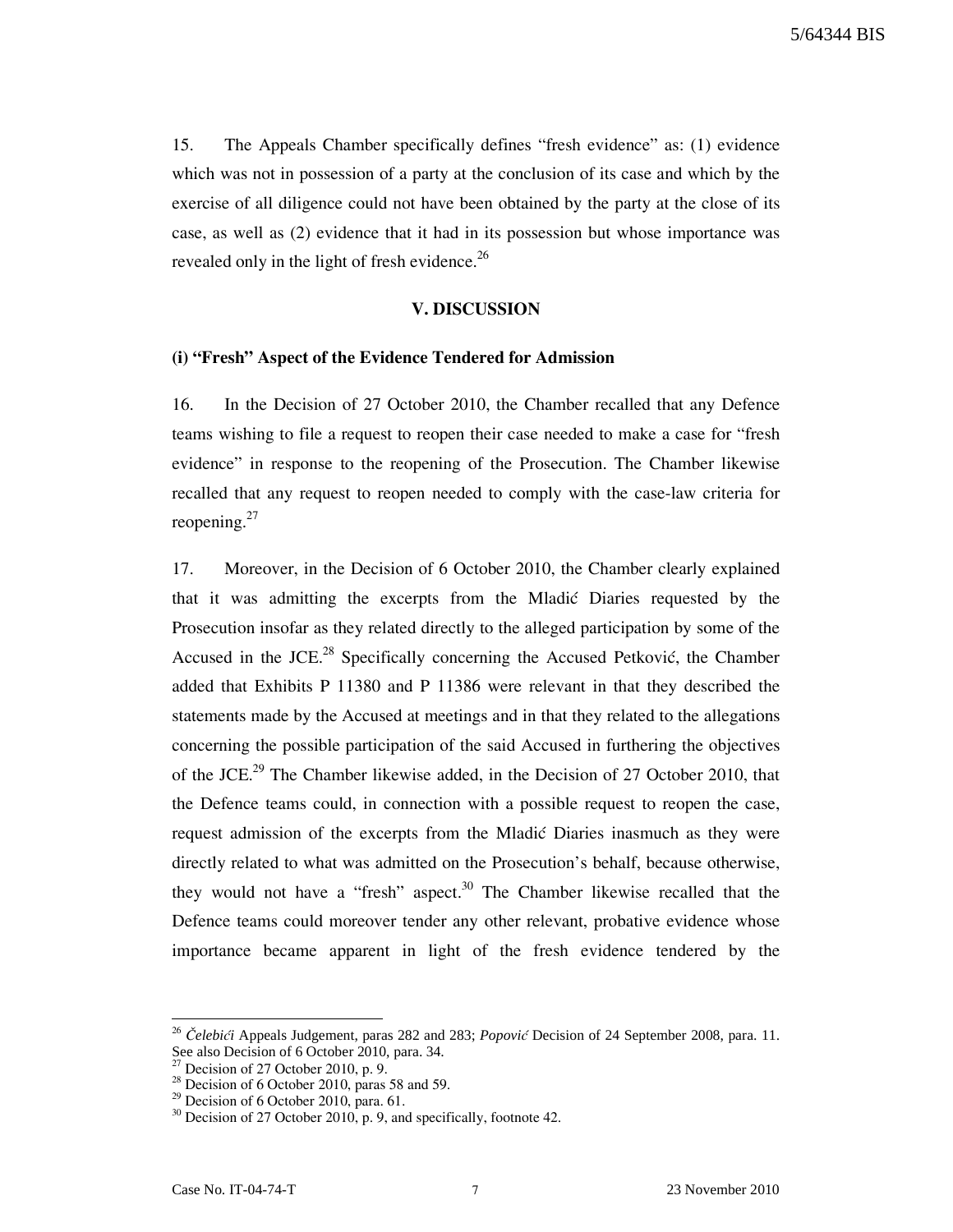Prosecution.<sup>31</sup> As a consequence, the Chamber can only admit fresh evidence insofar as it goes to refute the alleged participation of the various Accused in furthering the objectives of the JCE and, particularly, in this instance, that of the Accused Petković.

18. Based on the foregoing, and although the Chamber notes that the Petković Defence provides no explanatory information concerning the fresh aspect of the exhibits it is seeking to have admitted, the Chamber will consider the said evidence, assessing whether it has a "fresh" aspect.

19. The Chamber notes firstly that 19 out of the 20 Proposed Exhibits<sup>32</sup> are excerpts from the Mladic Diaries. The Petkovic Defence submits that these Proposed Exhibits are relevant and carry probative value inasmuch as they disprove the Prosecution's theory of the case and the documents admitted in support of that theory by the Decision of 6 October 2010, specifically as it relates to the allegations concerning the territorial ambitions of the Croats of BH, concerning the launch by the Croat authorities of BH of an armed conflict against the Muslims, concerning the forcible transfer of the Muslim population by the Croat authorities of BH and concerning the cooperation between the Serbs and the Croats of BH against the Muslims.<sup>33</sup>

20. The Chamber observes that only Exhibits 4D 02508, 4D 02512 and 4D 02518 relate directly to the Accused Petković. In this case, Exhibit 4D 02508 reports the statements of General Morillon informing General Mladić of the fact that President Tudman agreed to meet with the Accused Petković in connection with the peace talks. Exhibits 4D 02512 and 4D 02518 relate statements allegedly made by the Accused Petković when participating in meetings with Serb representatives and international mediators in connection with the peace negotiations. The Chamber holds the view that these three exhibits are directly linked to Exhibits P 11380 and P 11386, which were admitted in connection with the reopening of the Prosecution's case and thus have a "fresh" aspect when the criteria of case-law are applied. Exhibit P 11380 is an excerpt from the Mladić Diaries which reproduces, *inter alia*, the statements of the Accused

 $31$  Decision of 27 October 2010, p. 9.

<sup>32</sup> 4D 02501, 4D 2504, 4D 02505, 4D 02507, 4D 02508, 4D 02509, 4D 025010, 4D 025011, 4D 02512, 4D 02514, 4D 02515, 4D 02516, 4D 02517, 4D 02518, 4D 02519, 4D 02520, 4D 02521, 4D 02524, 4D 02525.

<sup>&</sup>lt;sup>33</sup> Motion, para. 14.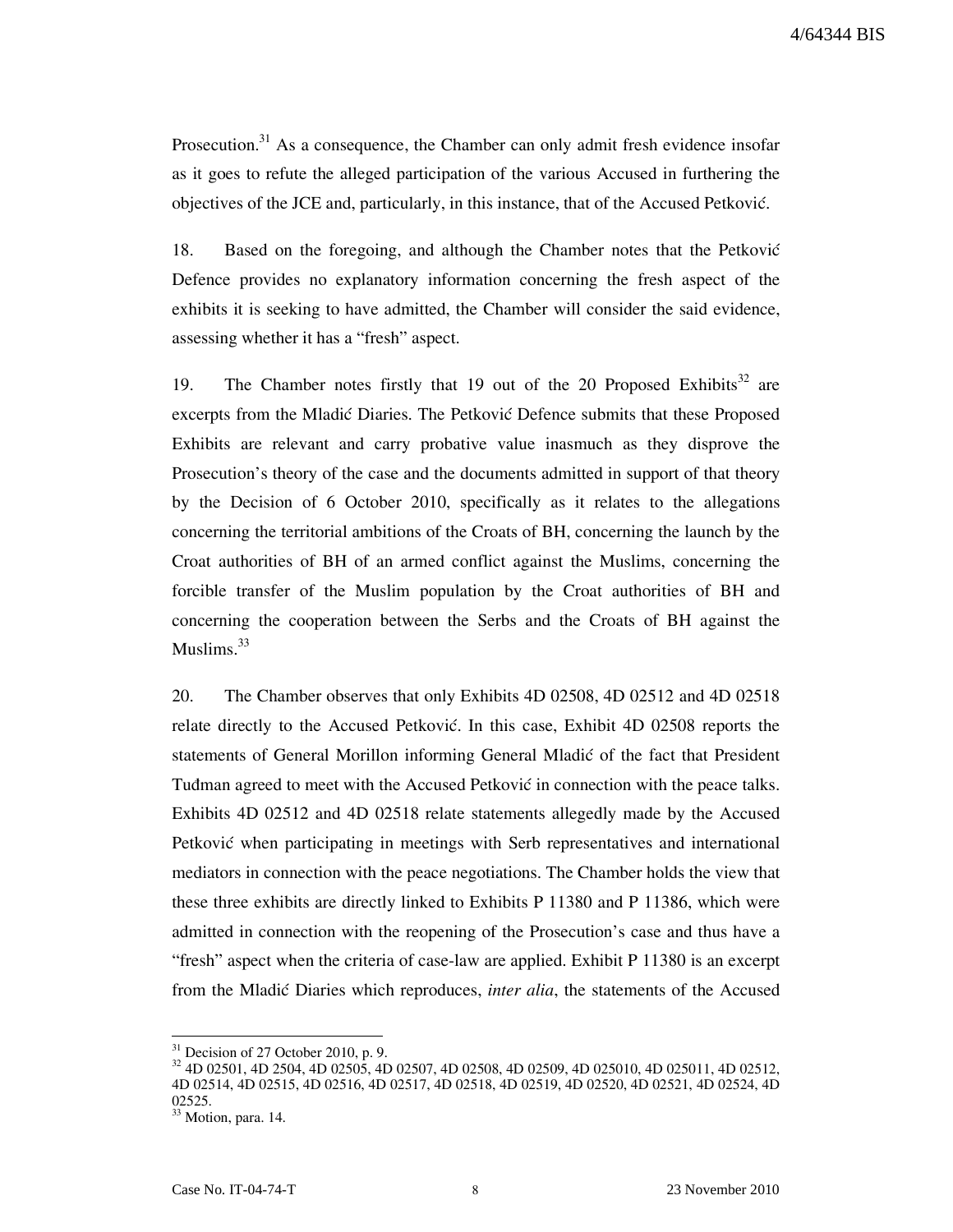Petković while at a meeting, on 26 October 1992 with other representatives of the HVO and Serb representatives, during which they discussed a common posture against the Muslims of BH. As for Exhibit P 11836, it reports the statements the Accused Petković made at a meeting with Ratko Mladić on 8 July 1993, during which they likewise discussed Croato-Serb cooperation against the Muslims in BH.

21. Concerning the other Proposed Exhibits taken from the Mladić Diaries,  $34$  the Chamber observes that they do not involve the statements or behaviour of the Accused Petković himself. The Chamber finds that they therefore have no direct tie to the exhibits admitted by the Decision of 6 October 2010. Therefore, the Chamber is persuaded that they do not satisfy the criterion of freshness and are therefore inadmissible in connection with a request to reopen the case.

22. As concerns Exhibit 4D 02529, the Chamber observes that this is an article from the media published in the Croatian periodical Globus on 4 June 2010 which reports a handwriting evaluation of the Mladić Diaries by two expert graphologists questioning the reliability of the Diaries. The Chamber points out that the Petković Defence means to tender this exhibit in order to contest the authenticity and the reliability of the excerpts from the Mladić Diaries admitted under the Decision of 6 October 2010. The Prosecution, for its part, opposes admitting this exhibit on grounds that the Petković Defence would be attempting thereby to admit expert evaluations in violation of the procedure under Rule 94 bis of the Rules. $^{35}$ 

23. The Chamber, just like the Prosecution, holds to the view that Rule 94 bis is the applicable procedure for introducing expert reports. As a result, if the Petković Defence wanted to contest the authenticity of the Mladić Diaries through the use of experts, it ought to have requested the admission of their report pursuant to this rule. The Chamber thus finds that it is proper to exclude Exhibit 4D 02529.

#### (ii) The Exercise of the Chamber's Discretion

24. In the exercise of its discretion, the Chamber will henceforth analyze the probative value of the "fresh" evidence tendered for admission and submitted in virtue

<sup>&</sup>lt;sup>34</sup> That is, Exhibits 4D 02501, 4D 02504, 4D 02505, 4D 02507, 4D 02509, 4D 025010, 4D 025011, 4D 02514, 4D 02515, 4D 02516, 4D 02517, 4D 02519, 4D 02520, 4D 02521, 4D 02524, 4D 02525.

<sup>&</sup>lt;sup>35</sup> Response, para. 17 and Annex, p. 8.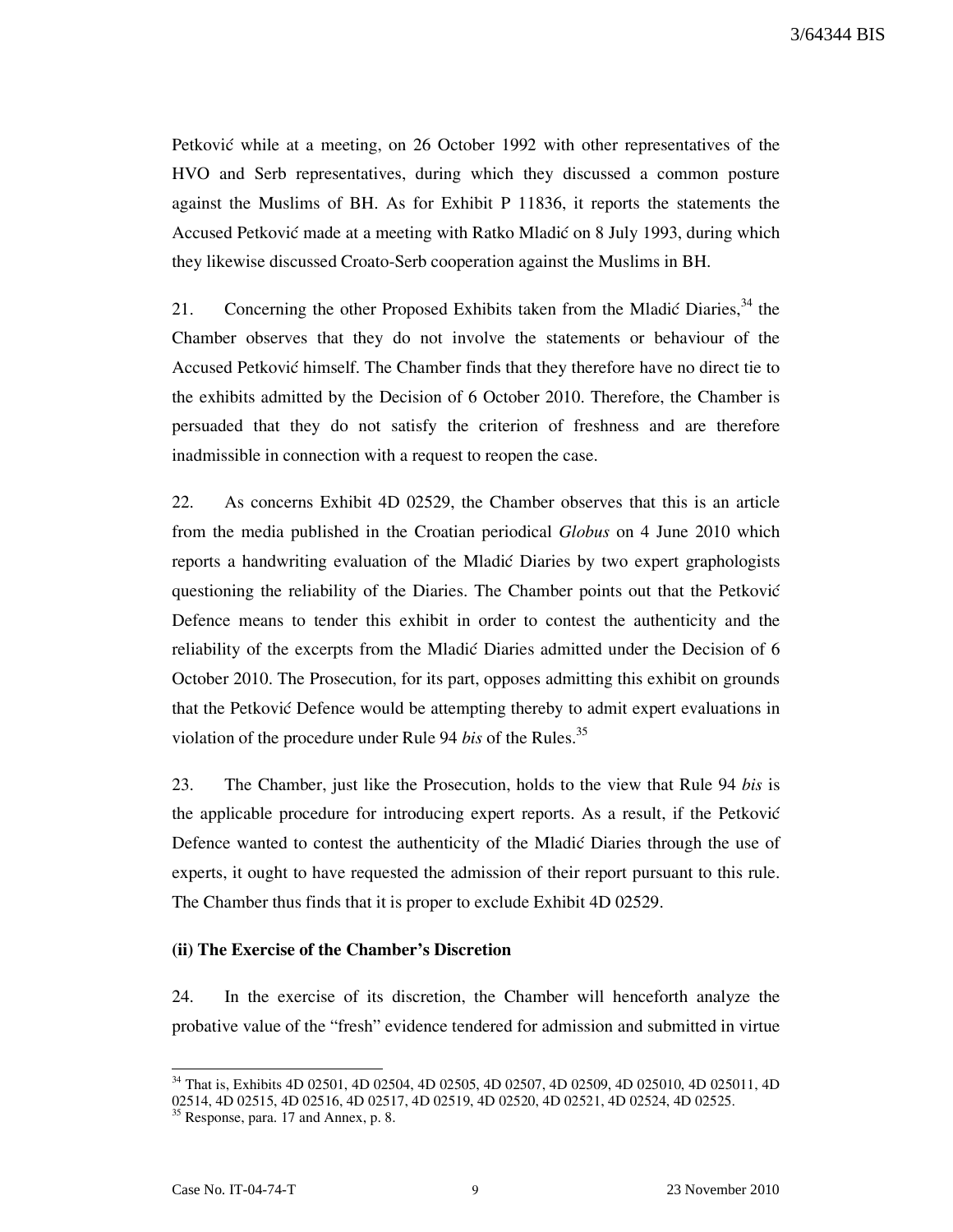of the right of the Accused to a fair trial and bearing in mind that, as recalled in the Decision of 6 October 2010, "it is only in exceptional circumstances where the justice of the case so demands that a party should be permitted to re-open its case to present new evidence".<sup>36</sup>

### a. Authenticity

25. The Chamber recalls that in the Decision of 6 October 2010 it found that the Mladić Diaries possessed sufficient indicia of authenticity.<sup>37</sup> Thus, it finds that Exhibits 4D 02508, 4D 02512 and 4D 02518 also possess sufficient indicia of authenticity.

### b. Relevance and Probative Value

26. The Chamber finds that Exhibits 4D 02508, 4D 02512 and 4D 02518 are relevant and carry probative value inasmuch as they go to refuting the Prosecution's allegations founded upon Exhibits P 11380 and P 11386, admitted in connection with the reopening of its case, such as the Chamber has described above.

27. Moreover, the Chamber is of the opinion that, given the small number of exhibits involved and the fact that they concern solely the alleged participation of the Accused Petković in the JCE, their admission at this late stage of the proceedings would be unlikely to prejudice either the speed of the trial or the right of the remaining fellow Accused to a fair trial.

<sup>&</sup>lt;sup>36</sup> Decision of 6 October 2010, para. 44.

<sup>&</sup>lt;sup>37</sup> Decision of 6 October 2010, para. 51.